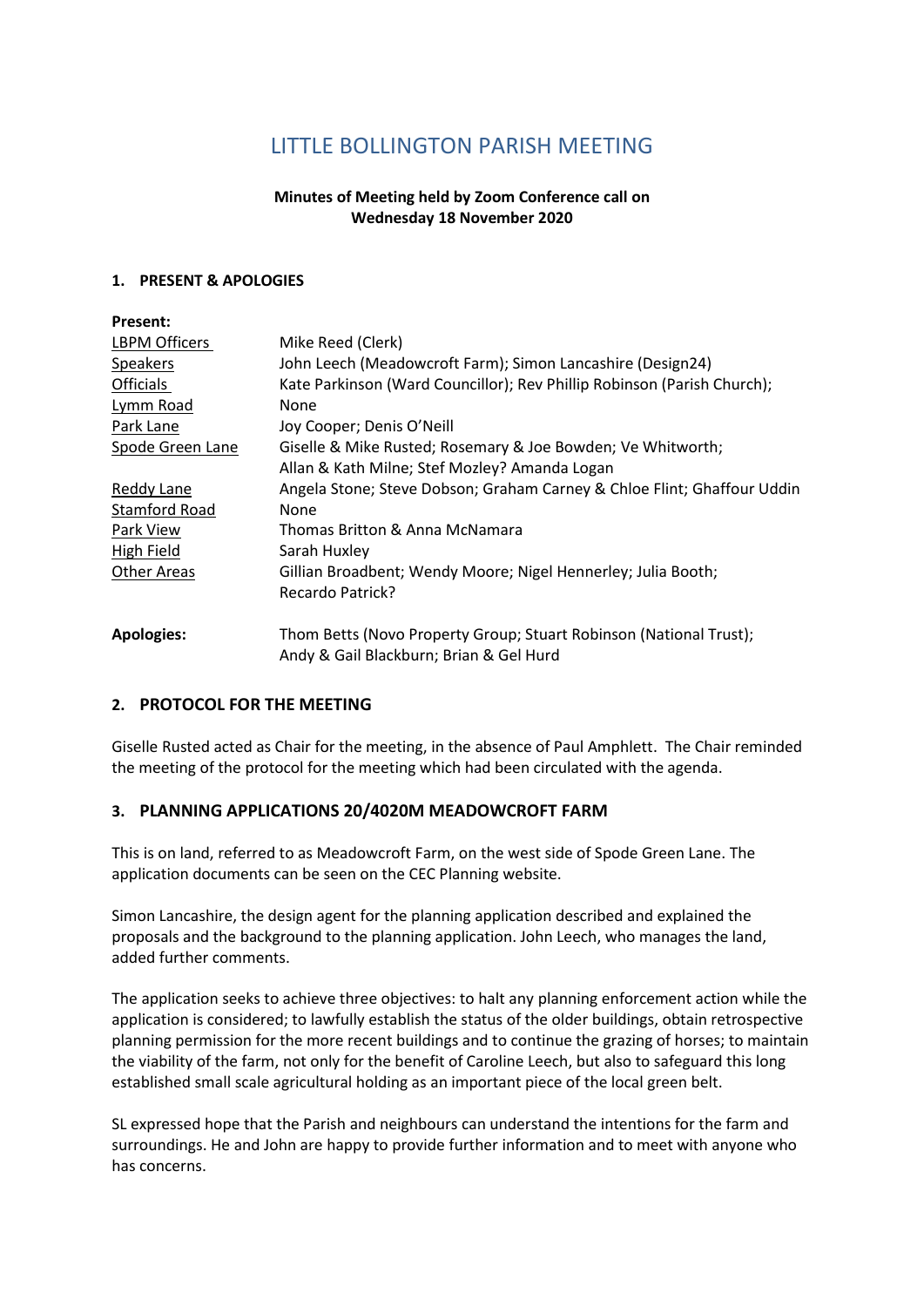Some residents expressed concern about the illegal buildings installed on the land without planning permission. The applicant explained that the buildings were installed before he took over the farm and many were movable and do not require planning permission. He added that the trailers are not part of the planning application as they are road legal trailers. This was questioned by others.

Questions were raised as to whether building K (the electricity building) is illegal as it involves a concrete base and a permanent structure on green belt land. The application includes a proposal to replace the present GRP building with a more substantial blockwork structure with secure steel doors. This will be2.7m high x 3.5m wide. This will be open to scrutiny by the CEC Northern Planning Board as it is not normally permitted to lay concrete over land in the green belt or to install a permanent structure.

The Ward Councillor reported that she had met the applicant on site and scrutinised the structures and containers. She will also meet with the Planning Officer for the application and the Planning Enforcement Officer and discuss any anomalies and inaccuracies. She will enquire what is involved in the proposed change to equestrian use. She is concerned to know whether this would open up the land for gymkhanas, showgrounds and other bigger things which would generate traffic.

The Clerk reported that he had received numerous complaints about the illegal buildings and the operations on the land over a long period of time. KP has received many emails, but can't respond to them all. She is also aware of some who are strongly in favour of the application and the continuing use of the land for grazing. She advised people to send in their individual comments to CEC. She assured the Parish Meeting that the proposals are being treated seriously. All comments should give proper reasons rather than simple opinions. She can offer impartial advice on doing this, but cannot advise what to write. She offered to speak to residents about the application but she must remain impartial. If a lot of comments are received by CEC, the application may be referred to the Northern Planning Board for decision.

KP advised that it is necessary for the council to obtain and publish the address for all comments submitted. This is a legal requirement to prevent individuals from submitting multiple comments. If people experienced harassment or inappropriate behaviour they should report this to the appropriate authorities.

It was noted that an amended application has been submitted. [It was confirmed after the meeting that this includes the schedule which was omitted on the CEC website and that the consultation period has been extended to 9 Dec.]

It was clear that the meeting could not agree a comment from LBPM at this meeting. The Clerk proposed to compile a summary of the comments received. He invited those in favour of the application to send in their comments as he had only heard from those opposed. If possible a further Parish Meeting may be called to agree a comment for submission to CEC.

## **4. PLANNING APPLICATIONS 20/4682M SITE COMPOUND EXTENSION OF TIME**

The Clerk explained the background to the use of this land for a site compound and the current application. The land had first been used by Costain for the construction of the M56-M6 link road. At the end of that contract all buildings and hard-standings were removed and the site restored to open farmland. A further planning consent [18/3219M] was granted in September 2018 for use of the land as a site compound for the M56 Smart motorway project. This was subject to the condition that "the use permitted is temporary and will discontinue with all structures and hard-standings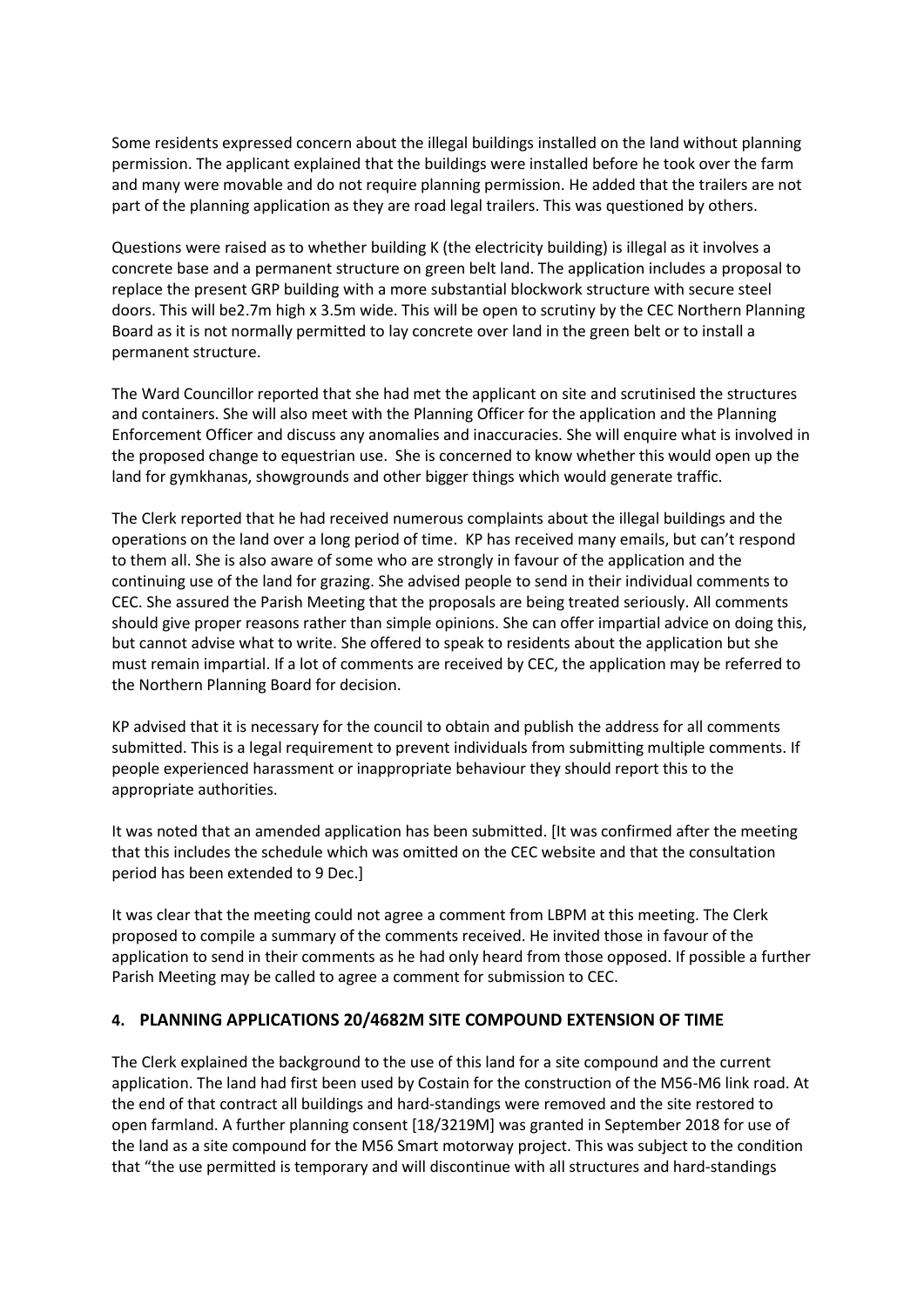removed and the site returned to agricultural use on or before 30 Sep 2021". The current application seeks to amend that condition to extend the end time for this permission from September 2021 to December 2025. The reason given was reported as "to enable continued appraisal of the continued development".

The meeting was reminded of previous proposals on this land for a logistics park as part of the Cheshire Gateway development. This proposed to change the status from Green Belt to land "safeguarded" for development. The proposals were scrutinised by the Planning Inspector in the review of the Cheshire East Local Plan which applies up to the year 2030. It was determined that the land will remain as green belt.

Concerns were expressed that the continuing paving over of the site and the use of the land for site compounds may set a precedent for the land losing its Green Belt status and being regarded as a brown field site. The proposed use of the land also opens the way for its use as a compound for the main HS2 project. There was also concern that the extension of time requested went well beyond the expected end date for the M56 works which is summer 2022.

As there was a consensus to oppose this application it was proposed that the Clerk prepare a draft comment on the planning application and circulate this for consideration by residents of the Parish. It was reported that High Legh Parish Council and Millington PC may also submit objections to this application.

#### **5. PROPOSED M56 MOTORWAY SERVICE AREA**

The Clerk outlined the proposals by Tatton Group in conjunction with the Westmorland Family to build a motorway service area on land alongside the M56 at Yarwood Heath Farm. This land was also part of the Cheshire Gateway proposals which were rejected following the Planning Inspector's report on the CEC Local Plan which determined that the land will remain as Green Belt to 2030.

The current proposals are at an early stage with wide consultation underway. A planning application is expected in spring 2021. The Westmorland Family own the services at Tebay (M6) and Gloucester (M5) and propose to create something of a similar high quality here. The justification by the developers is based on Highways England guidelines for services to be sited no more than 28 miles apart. Some believe this does not apply in this location.

The developers had made a presentation and consultation with three representatives of the community. It was clear that the development could bring benefits, including the creation of about 500 jobs. And there could be financial contributions to local communities and help for the Parish Meeting. But there are concerns that the services may draw people from the wider motorway network and from residential areas. This would generate additional traffic on the M56 and would draw more visitors into the area putting further strain on local parking and other facilities.

Some residents regard the development as not unwelcome and the land of low value, being surrounded by major roads; others oppose the proposals due to the loss of Green Belt land, the importance of protecting Green Belt, and the precedent set by allowing development on such land. A great deal of work has been done to create the Little Bollington Neighbourhood Plan to protect the area from inappropriate development. Some felt that the proposals may lead on to the revival of plans for a logistics park. A change to that form of land usage here would be a total transformation of the area.